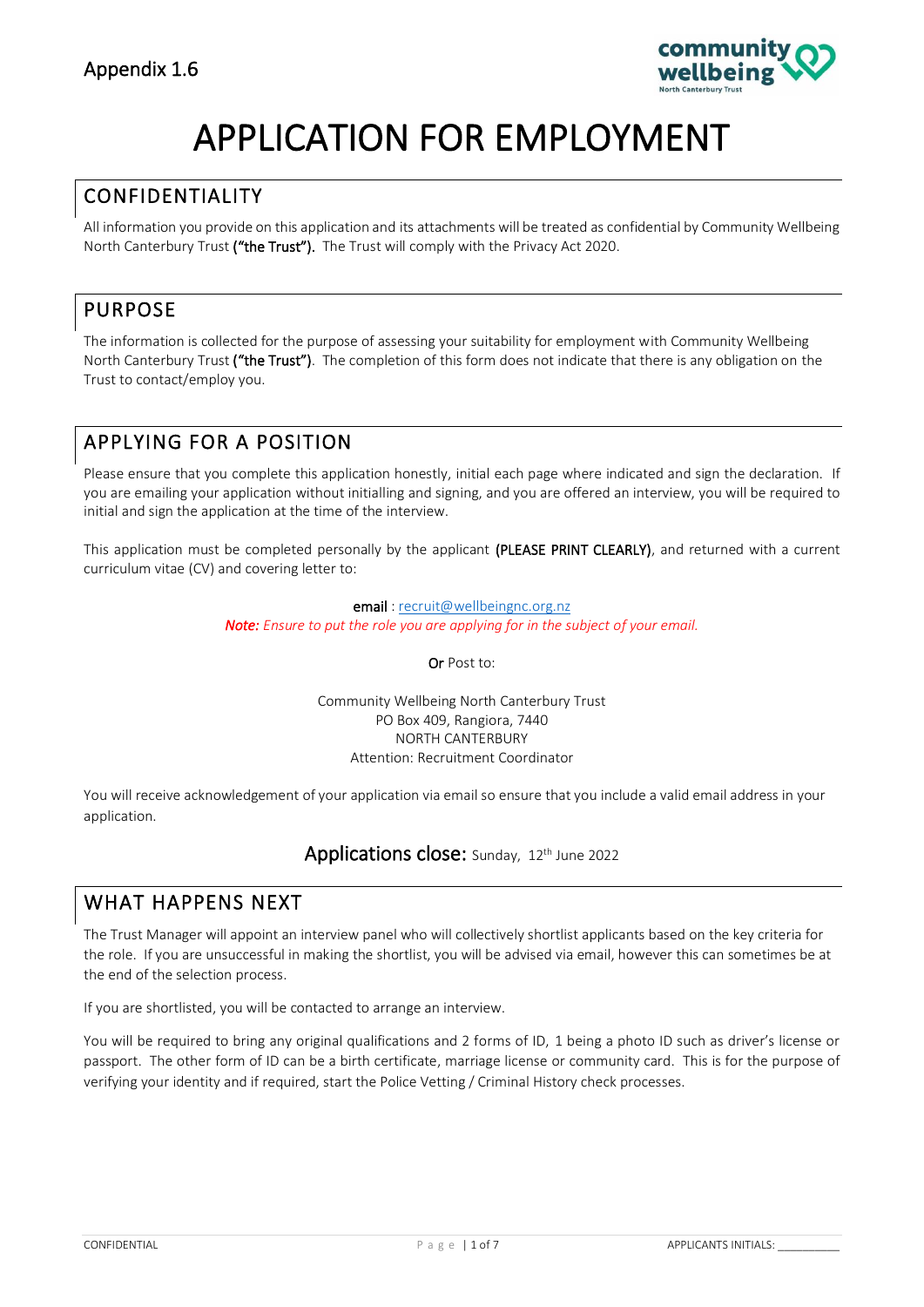

# APPLICATION FOR EMPLOYMENT DETAILS

| <b>POSITION</b>                     |                                                       |                                                                                                                      |
|-------------------------------------|-------------------------------------------------------|----------------------------------------------------------------------------------------------------------------------|
| What role are you applying for?:    |                                                       |                                                                                                                      |
| How did you learn about this role?: |                                                       | <u> 1989 - Johann Barn, fransk politik (d. 1989)</u>                                                                 |
| PERSONAL INFORMATION                |                                                       |                                                                                                                      |
| <b>First Name:</b>                  |                                                       |                                                                                                                      |
|                                     |                                                       |                                                                                                                      |
| Address:                            |                                                       |                                                                                                                      |
| Mobile:                             |                                                       |                                                                                                                      |
| Email:                              |                                                       |                                                                                                                      |
| Personal Interests / Hobbies:       |                                                       | <u> 1989 - Johann John Stein, markin fyrstu og fyrstu og fyrir og fyrir og fyrir og fyrir og fyrir og fyrir og f</u> |
|                                     |                                                       |                                                                                                                      |
|                                     |                                                       |                                                                                                                      |
|                                     | Briefly state your reasons for seeking this position: |                                                                                                                      |

# ELIGIBILITY TO WORK IN NEW ZEALAND

To be employed by the Trust you must be eligible to work in New Zealand. Please ensure that you have the necessary documentation needed to do this as, should you become a preferred candidate, you will be asked to present that documentation for verification.

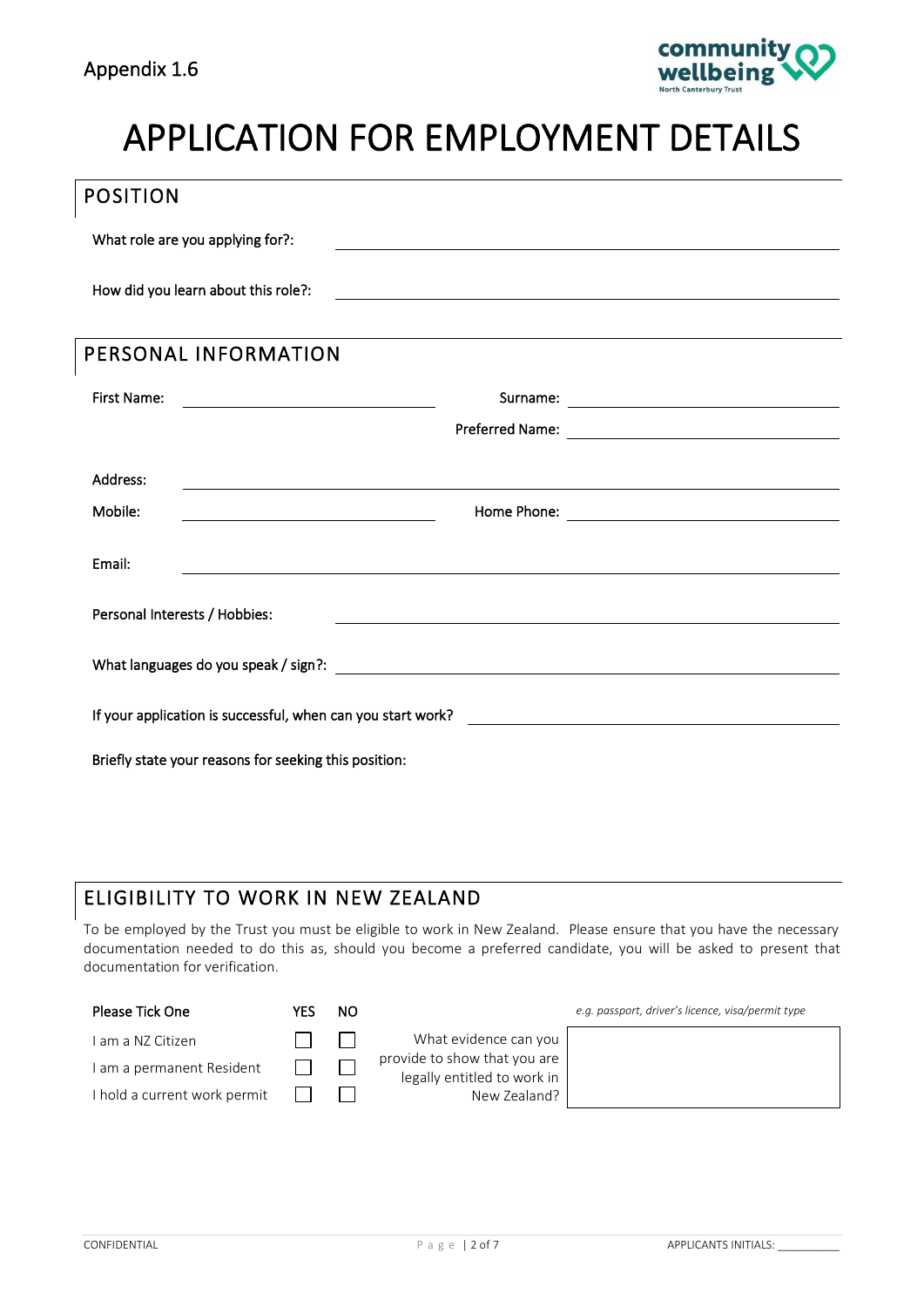

## EDUCATION, QUALIFICATIONS & EMPLOYMENT HISTORY

Please ensure you attach an up to date curriculum vitae (CV) which details your work history, education, and qualifications. Include copies of any qualifications / certificates to support your application.

#### EDUCATION & QUALIFICATIONS

List your main qualifications, professional bodies *(if applicable)* you belong to, and any other education or courses you have completed or are currently completing.

NOTE: If you are offered an interview for this role, you will be required to bring the original copy of any of your qualification(s) that are required for this role so they can be sighted and copied.

| $\mathbf{1}$ |                                                                                                                                                                                                                                                                                                                                                                                                                                                                                   |
|--------------|-----------------------------------------------------------------------------------------------------------------------------------------------------------------------------------------------------------------------------------------------------------------------------------------------------------------------------------------------------------------------------------------------------------------------------------------------------------------------------------|
|              |                                                                                                                                                                                                                                                                                                                                                                                                                                                                                   |
|              |                                                                                                                                                                                                                                                                                                                                                                                                                                                                                   |
|              | $\overline{4}$ $\overline{\phantom{a}}$                                                                                                                                                                                                                                                                                                                                                                                                                                           |
|              | $\begin{tabular}{c} 5 & \begin{tabular}{@{}c@{}} \multicolumn{3}{c}{} \multicolumn{3}{c}{} \multicolumn{3}{c}{} \multicolumn{3}{c}{} \multicolumn{3}{c}{} \multicolumn{3}{c}{} \multicolumn{3}{c}{} \multicolumn{3}{c}{} \multicolumn{3}{c}{} \multicolumn{3}{c}{} \multicolumn{3}{c}{} \multicolumn{3}{c}{} \multicolumn{3}{c}{} \multicolumn{3}{c}{} \multicolumn{3}{c}{} \multicolumn{3}{c}{} \multicolumn{3}{c}{} \multicolumn{3}{c}{} \multicolumn{3}{c}{} \multicolumn{3}{$ |
|              | $6 \overline{\phantom{a}}$                                                                                                                                                                                                                                                                                                                                                                                                                                                        |
|              | $7 \quad \overline{\qquad \qquad }$                                                                                                                                                                                                                                                                                                                                                                                                                                               |
| 8            |                                                                                                                                                                                                                                                                                                                                                                                                                                                                                   |
|              |                                                                                                                                                                                                                                                                                                                                                                                                                                                                                   |

Are you currently studying or planning to study for any qualification that may be relevant to YES **NO**  $\Box$ the role you are applying for? If YES, please provide details below:

#### SOFTWARE EXPERIENCE

We do prefer potential employees to have a good working knowledge of standard software such as Microsoft Windows, Email, Word. Please indicate below what your experience and competency is with the various standard software used at the Trust.

| <b>MS Windows</b>    | Basic        | Intermediate | Advance |  |
|----------------------|--------------|--------------|---------|--|
| <b>MS Outlook</b>    | Basic        | Intermediate | Advance |  |
| MS Word              | <b>Basic</b> | Intermediate | Advance |  |
| <b>MS Excel</b>      | <b>Basic</b> | Intermediate | Advance |  |
| Other packages used: |              |              |         |  |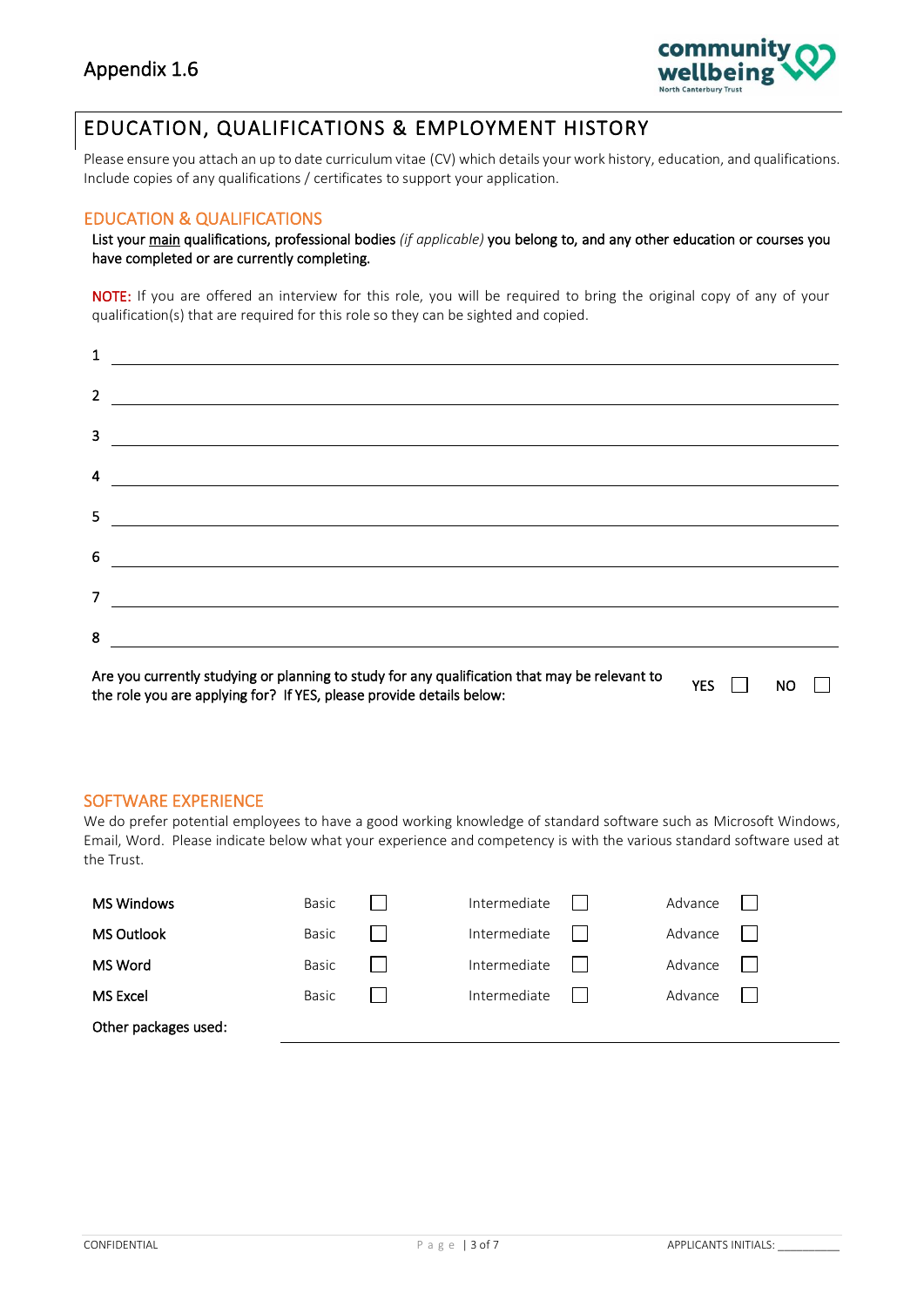

### EMPLOYMENT HISTORY

Start with present employer, and then list most recent employers in date order. Further information can be provided via your CV.

| # | <b>EMPLOYER</b> | <b>POSITION</b> | <b>PERIOD</b> | <b>REASON FOR LEAVING</b> |
|---|-----------------|-----------------|---------------|---------------------------|
|   |                 |                 |               |                           |
| 2 |                 |                 |               |                           |
| 3 |                 |                 |               |                           |
| 4 |                 |                 |               |                           |
|   |                 |                 |               |                           |

# REFEREES

Please provide at least three referees from your most recent employers. These should preferably be current or previous managers.

By signing this employment application, you are giving the Trust permission in the event that you are the preferred candidate, to contact your referees below to verify your work experience and ability to meet the requirements of this role.

### REFEREE ONE

| Name:                                             |  |
|---------------------------------------------------|--|
| Position:                                         |  |
| Company:                                          |  |
| How long did you work for<br>/ with this person?: |  |
| Relationship to Referee:                          |  |
| <b>Contact Phone Numbers:</b>                     |  |

#### REFEREE TWO

| Name:                                             |  |
|---------------------------------------------------|--|
| Position:                                         |  |
| Company:                                          |  |
| How long did you work for<br>/ with this person?: |  |
| Relationship to Referee:                          |  |
| <b>Contact Phone Numbers:</b>                     |  |

### REFEREE THREE

| Name:                                                         |  |
|---------------------------------------------------------------|--|
| Position:                                                     |  |
| Company:<br>How long did you work for<br>/ with this person?: |  |
| Relationship to Referee:                                      |  |
| <b>Contact Phone Numbers:</b>                                 |  |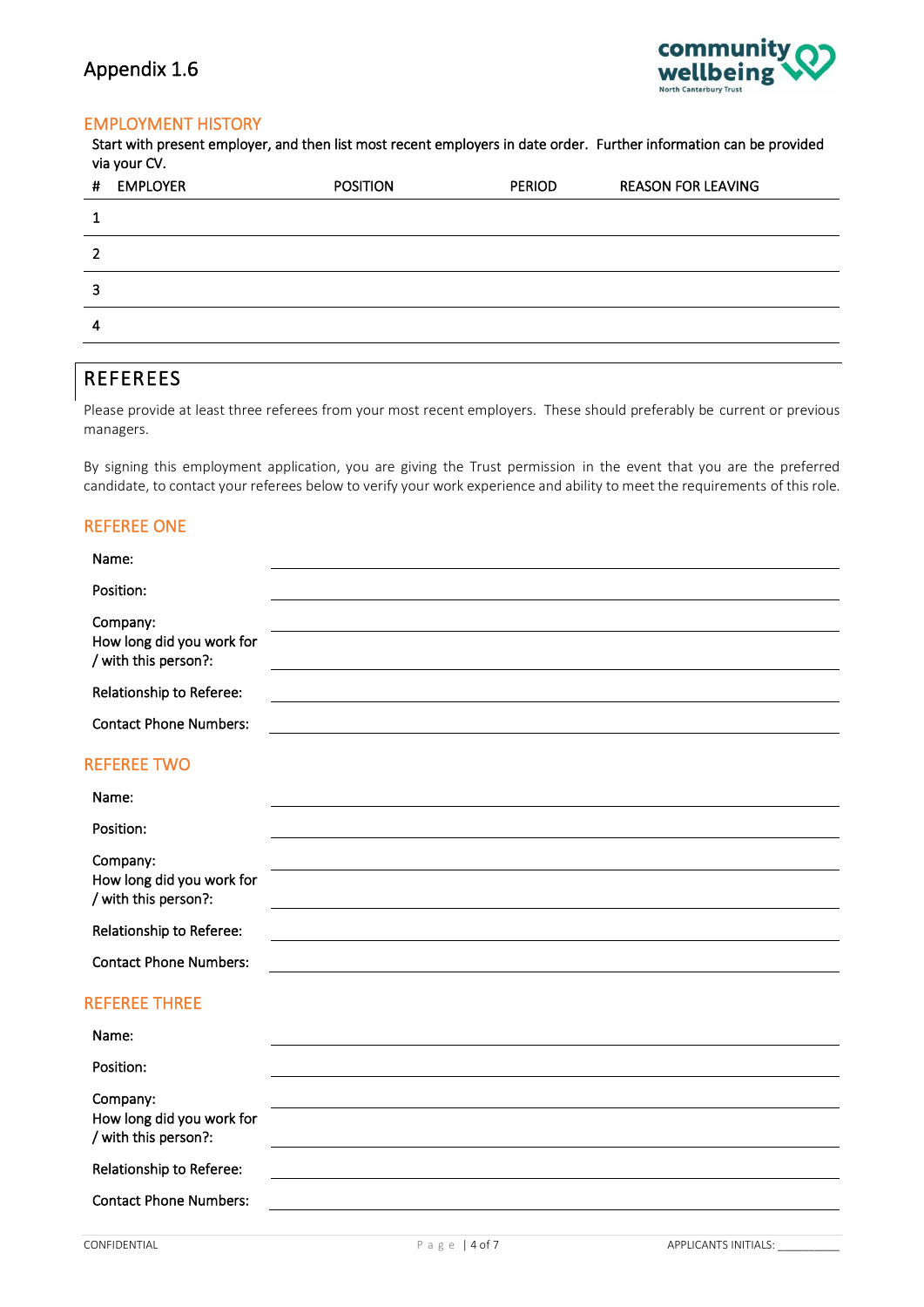

## DRIVERS LICENSE DETAILS

Where your role may require you to utilise the Trust's Pool Cars, the Trust requires the following information:

| Do you have a current drivers license?                                                                   |      |                                   | YES | NC       |  |
|----------------------------------------------------------------------------------------------------------|------|-----------------------------------|-----|----------|--|
| <b>NOTE:</b> If you are invited to an interview, we will take a copy of your driver's license then.      |      |                                   |     |          |  |
| Your name as it appears on your driver's license                                                         |      |                                   |     |          |  |
| License Number:                                                                                          |      | Class (e.g. car, motorcycle, etc: |     |          |  |
| Category:                                                                                                | Full | Restricted                        |     | Learners |  |
| Do you have any demerit points or endorsements on any of your licenses'?<br>If YES, please detail below: |      |                                   | YES | NО       |  |
| Do you have any traffic cases pending? If YES, please detail below:                                      |      |                                   | YES | NС       |  |

## CRIMINAL HISTORY, POLICE VETTING CHECKS

Some roles require completion of criminal history or police vetting check due to the responsibilities associated with the role. There are also legislative requirements that the Trust must adhere to, such as the Childrens Act 2014.

You will be required to complete a Police Vetting form or Criminal History form if you are a preferred candidate.

All applicants must disclose all criminal convictions unless covered by the Clean Slate Act 2004. Go to the Ministry of Justice website for further information.

Offers of employment are conditional on the satisfactory completion of all police and/or criminal history checks. Any issues arising from the check will be discussed with you and if they cannot be resolved to the Trust's full satisfaction, you will not be offered the role or if you are provided with an offer that is conditional on the completion of the checks, the offer and employment agreement will be terminated immediately.

If you have any queries about our background checking process, please contact the Trust Manager: 03 310 6374.

| Please answer all question honestly:                                                                                                                                                                                                                                                                                                     |            |     |  |
|------------------------------------------------------------------------------------------------------------------------------------------------------------------------------------------------------------------------------------------------------------------------------------------------------------------------------------------|------------|-----|--|
| If required, do you agree to a Police Vetting or Criminal History check?                                                                                                                                                                                                                                                                 | YES        | NΟ  |  |
| Answer if you are applying for a clinical role i.e. social worker, counsellor etc: Has your<br>professional body taken any disciplinary action against you in the past or is there any action<br>pending by your professional body, which may affect your ability to carry out the duties<br>required for the position you are applying? | <b>YES</b> | NO. |  |
| If YES, please provide details:                                                                                                                                                                                                                                                                                                          |            |     |  |
| Have you any criminal convictions or actions pending which could result in a criminal<br>conviction in New Zealand or overseas.                                                                                                                                                                                                          | YES        | NO  |  |
| If YES, please provide details:                                                                                                                                                                                                                                                                                                          |            |     |  |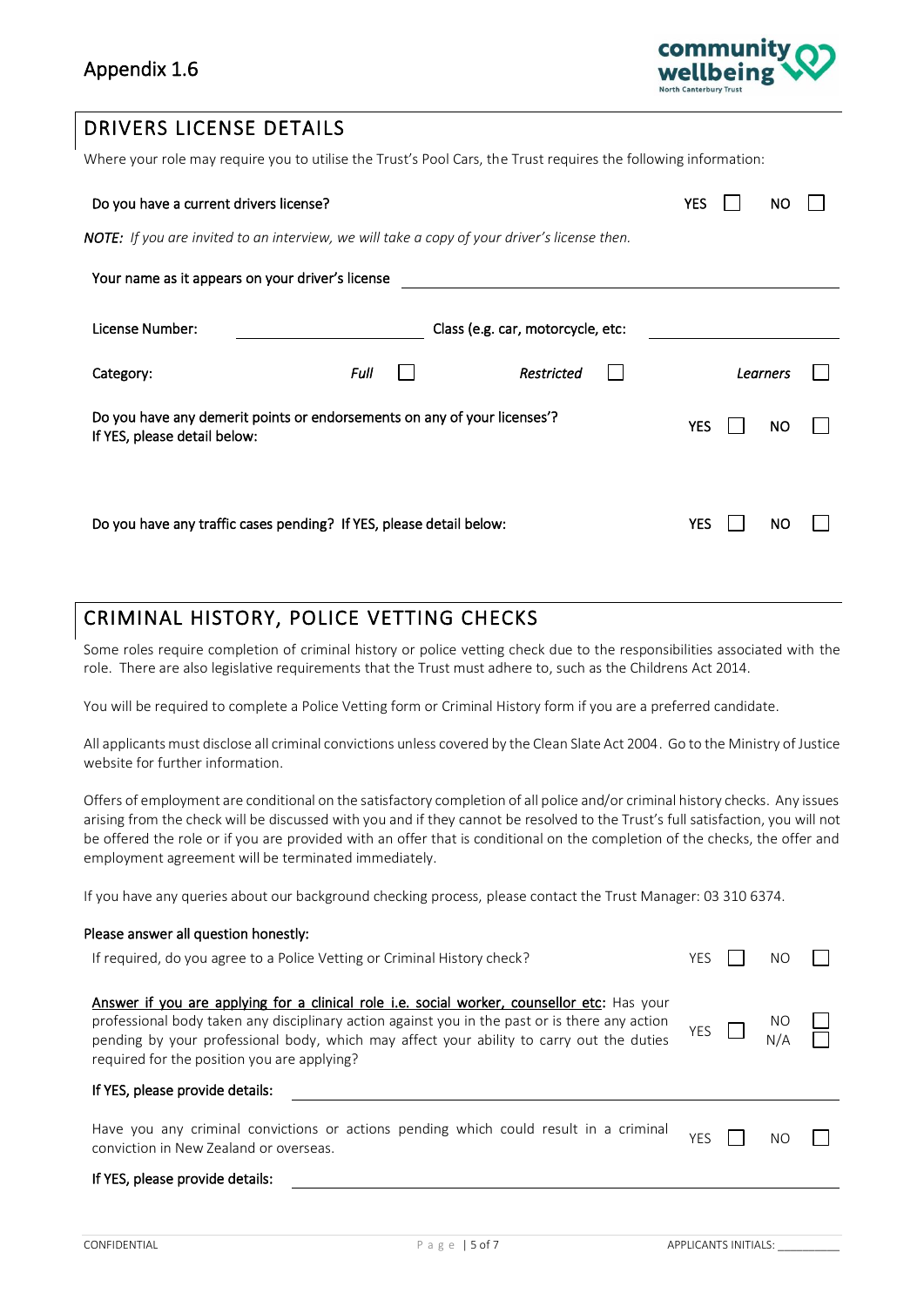

# HEALTH & SAFETY REQUIREMENTS

Declaration of a medical condition does not necessarily exclude employment opportunities within the Trust. The following questions are to ensure you can safely carry out the position.

The following information is required to assist the Trust meet its obligations under the Health & Safety at Work Act 2015 and any other Acts or Regulations.

| Are you aware of any current or former medical or health related conditions that could affect your<br>performance or ability to carry out the duties and responsibilities of the position or that may be<br>aggravated or further contributed to by the tasks of the position for which you are applying? | <b>YES</b> | NO        |  |
|-----------------------------------------------------------------------------------------------------------------------------------------------------------------------------------------------------------------------------------------------------------------------------------------------------------|------------|-----------|--|
| If YES, please specify:                                                                                                                                                                                                                                                                                   |            |           |  |
| Have you suffered any injury or illness that may affect your ability to effectively carry out the<br>physical requirements, functions and responsibilities of the role applied for (e.g. a previous back<br>injury, carpel tunnel, tennis elbow or other repetitive strain injury)?                       | <b>YES</b> | <b>NO</b> |  |
| If YES, please provide details:                                                                                                                                                                                                                                                                           |            |           |  |
| Do you suffer from any allergies or other medical conditions, which would affect your work? In<br>particular, any medications you would need to take in case of a health emergency. (For Health &<br>Safety purpose we need to know what your needs are in case of a reaction).                           | <b>YES</b> | NO        |  |
| If YES, please specify:                                                                                                                                                                                                                                                                                   |            |           |  |
| Are you on medication, which may affect your performance in the position that you have applied<br>for?                                                                                                                                                                                                    | <b>YES</b> | NO        |  |
| If YES, please provide details:                                                                                                                                                                                                                                                                           |            |           |  |
| Have you now, or at any time in your past, had any problems with addictions to alcohol or drugs?                                                                                                                                                                                                          | <b>YES</b> | NO        |  |
| If YES, please specify:                                                                                                                                                                                                                                                                                   |            |           |  |
| Do you agree to undergo a medical examination at the Trust's expense if required?                                                                                                                                                                                                                         | <b>YES</b> | NO        |  |

Can you please confirm that you meet the vaccination status required for this role? Employees at this agency are required to be fully vaccinated.

NOTE: For all medical/health emergencies, the Manager or Team Leader has full and final responsibility to call for medical assistant and request assistant by medical professionals i.e. ambulance. This may override the wishes of the person requiring assistance.

## DECLARATION

- I declare that to the best of my knowledge the answers in this application are correct. I understand that if any false or deliberately misleading information is given, or any material fact suppressed, I will not be accepted for employment, or if I am employed, my employment will be terminated.
- I understand that all information provided by me will be held on a confidential basis and that my permission will be sought before any identifying personal details are released to a third party.
- I understand that I may access personal information about me held by the Trust and request correction of that information. This access to information excludes reference checks undertaken by the Trust and all evaluative or opinion material complied by the Trust employees for the purpose of assessing my suitability, eligibility and qualifications for employment.